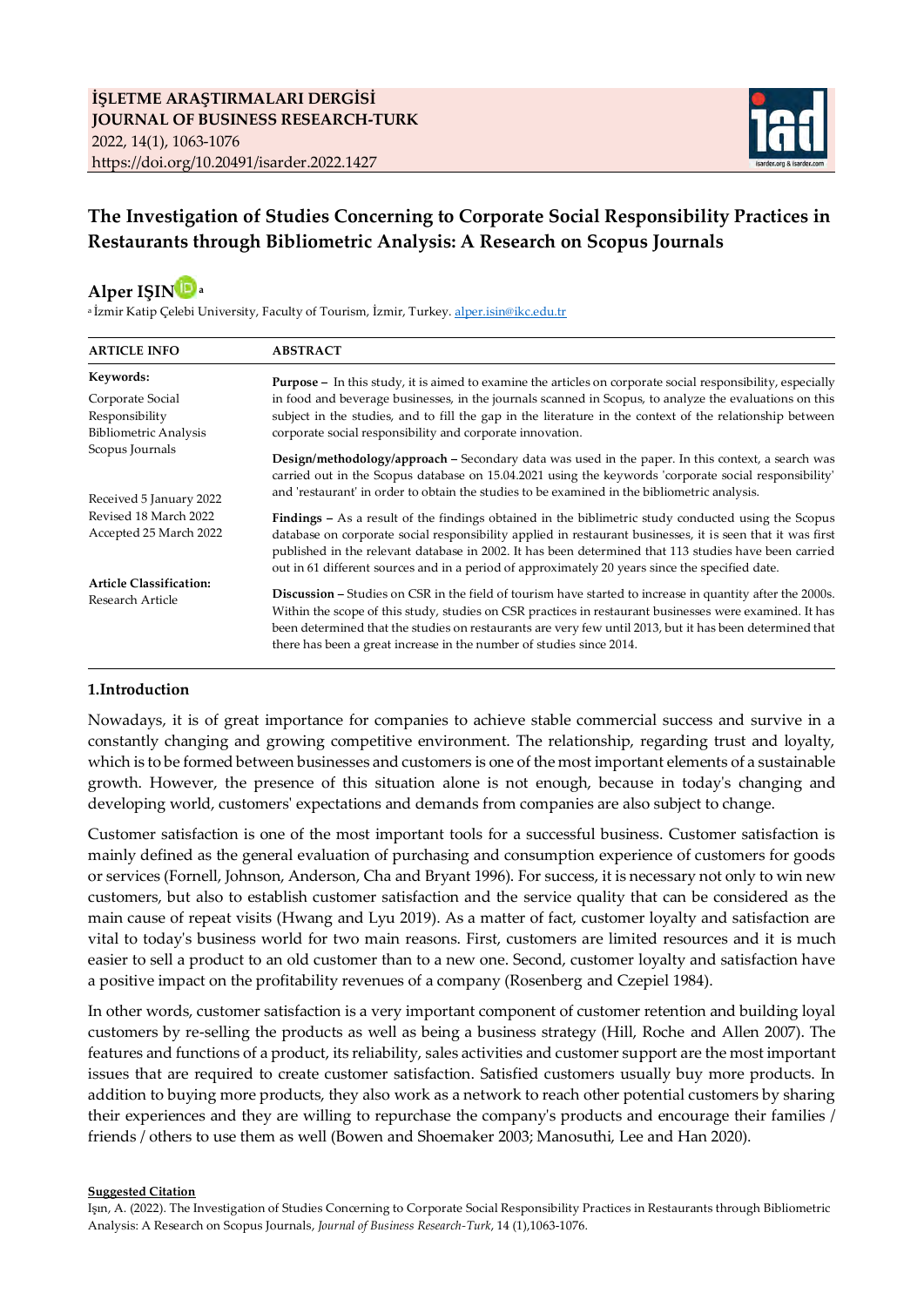For people, the feeling of loyalty is not only formed by the pleasure and satisfaction they get from the products they buy. Muflih (2021) states in his study that customer loyalty is affected by the corporate image, reputation, trust and satisfaction, as well as the social responsibility behaviors of the institution. The aspects such as the reactions that are displayed by the companies for the social events both on a worldwide scale and especially within the regions they are located, their close follow-up of developing technological developments, their appealing to not only material but also moral satisfaction of their customers are quite important. One of the most important ways to achieve this is to participate in social responsibility activities and contribute to social development.

Today's industries have considered corporate social responsibility programs as a starting point for stimulating community satisfaction (Su, Pan and Chen 2017). Customers are satisfied and happy when the company builds a harmonious relationship with them, optimizes the public good, and is involved in addressing social and environmental issues (García-Madariaga and Rodríguez-Rivera 2017; Saeidi et al. 2015). When a company implements corporate social responsibility in a positive way, customers will get the impression that the company is a very good professional, dealing with social and environmental issues (Gürlek, Düzgün, and Meydan Uygur 2017).

In this study, the researches carried out regarding the corporate social responsibility practices, especially in food and beverage businesses, have been examined. The studies conducted on corporate social responsibility activities implemented in the food and beverage sector, which is one of the main activity areas of the tourism sector, are few but increasing. Nevertheless, although there are studies on what the corporate social responsibility activities of food and beverage businesses in tourism destinations are, how they are measured, how they affect business stakeholders, tourists and the local people, the main content and distribution of these studies by years still remain uncertain. Within the scope of the research, using the keywords "corporate social responsibility in restaurants", the journals included in the Scopus index were scanned, the data concerning the present studies were analyzed and the studies were evaluated within the context of the R bibliometric package program. In addition to this, the effects of technological developments on corporate social responsibility behaviors and the evaluations on this subject in the studies were analyzed and it has been aimed to fill the existing gap in the literature in terms of the relationship between corporate social responsibility and corporate innovation

#### **2.Corporate Social Responsibility Practices in Food and Beverage Businesses**

Today, when it comes to discussing the relationship between firms and society, Corporate Social Responsibility (CSR) is considered to be a fundamental concept (Han and Lee 2021). Therefore, it has become an important social issue for researchers and practitioners all over the world (Balmer and Greysner 2006; Gürlek, Düzgün, and Meydan Uygur 2017). Especially the Covid-19 pandemic has reacquainted the world and humanity that health is the most important thing in life and the resources we use are limited. In order to make the environment we live in a healthier and more comfortable place, we should not think consumptionoriented and instead of such kind of a thought the sustainable use and equal sharing of resources need to be ensured. Acting as if only the humans possessed the earth actually harms people themselves the most. In order to increase the life quality of people, a holistic perspective should be adopted and act accordingly. In this respect, the social responsibility activities initiated by large organizations or the activities in which they are included are very important. And this situation has become an aspect that increases awareness among people day by day.

A study by Schubert, Kandampully, Solnet, and Kralj (2010) showed that there is a great need for US restaurants to engage in green practices, due to the large number of restaurants and the frequent eating habits of consumers. The need for environmentally friendly practices, which is one of the important social responsibility activities, on a global scale has also shown itself in the number of academic studies in parallel with the practices. With the responsibilities of food and beverage businesses for sustainable environmental development such as waste management and energy use, there is an increase in social responsibility practices every year. Although these studies have increased in the literature in recent years, it can be said that the desired level has not been achieved in the applications. For example, Kasım and İsmail (2012) interviewed 26 restaurant managers in their study on environmental practices in restaurants and found that environmentally friendly practices were quite weak. In addition, the authors claimed that although restaurant managers are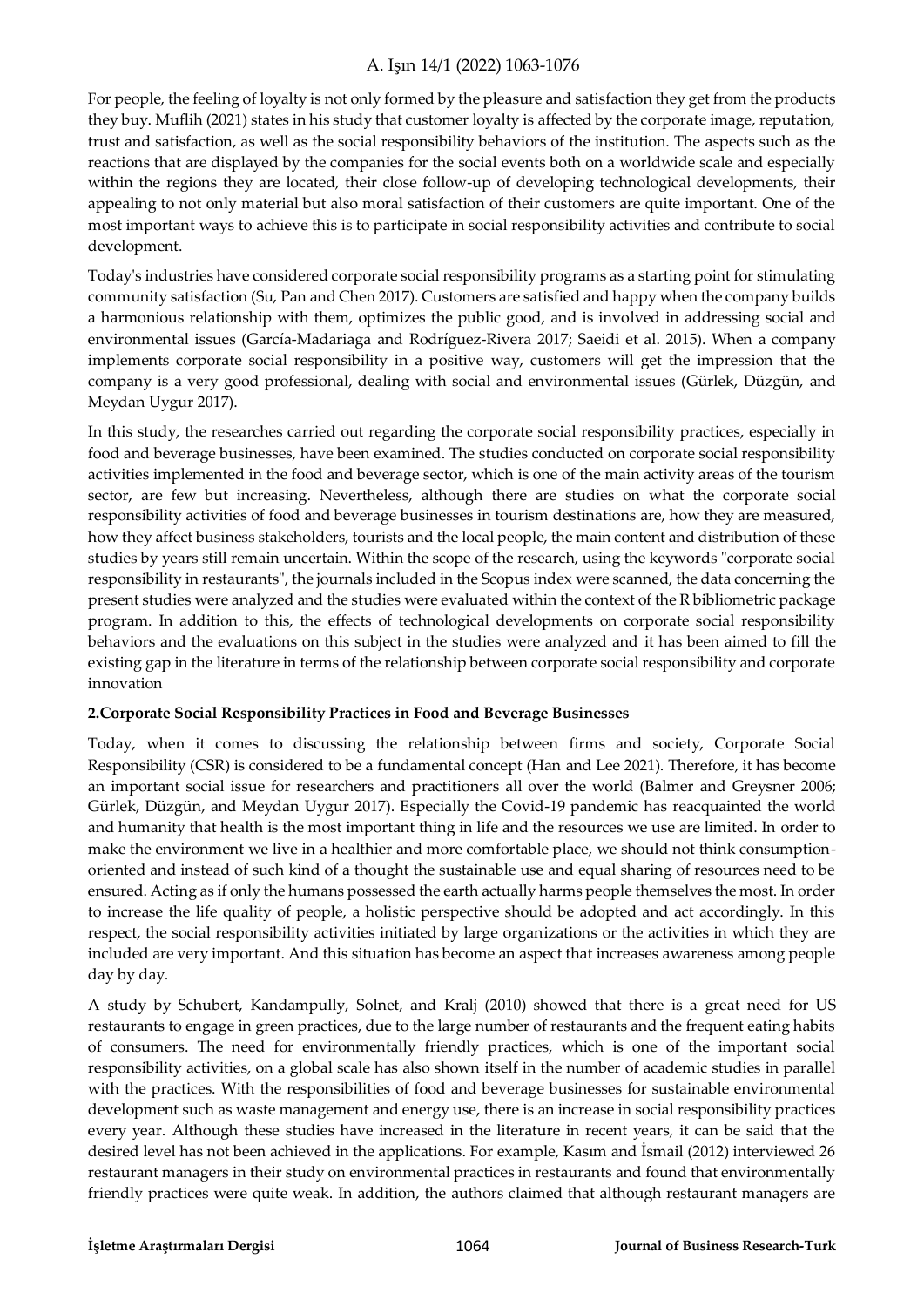knowledgeable about environmental issues and can predict the consequences of environmental destruction, they are reluctant to implement environmental management systems or environmentally friendly practices.

Corporate social responsibility practices have become a necessity in restaurants due to reasons such as global warming and environmental destruction beyond winning customers. The "Green Restaurant Association" established for this purpose has determined three main 'green' application areas that restaurants can be involved in. Green action, which constitutes the first dimension, includes elements such as energy or water use. The environmentally friendly construction of restaurants is also examined in the context of green action. In addition, green foods in the second dimension explain that organic foods and foods should be used. It is also recommended to use local foods. Green donation, which constitutes the last dimension, explains participating in environmentally friendly practices and projects or helping environmental organizations.

While the concept of environment had a competitive, social, political and cultural connotation for business managers in previous years, the natural environment has become one of the elements that restaurants should give importance with the adoption of sustainable development philosophy in the current age (Sözüer, 2011: 49). Environmentalist practices are at the forefront of social responsibility activities. In recent years, when environmental problems have been talked about frequently, environmentally friendly practices of restaurant businesses, as in all businesses, have become more important. For example, certification systems have emerged with certification bodies in the USA and European Union countries to determine whether buildings are truly environmentally friendly and high-performing. The most well-known of these are the LEED and BREEAM systems. In this process, besides the energy performance and indoor quality of the building, issues such as land use, transportation, materials used in the construction of the building, carbon impact area, water use are also taken into consideration.

Dalshrud (2008) examined 37 different definitions related to CSR in the literature, made between the years of 1980 and 2003. According to the results of the research, the concept of CSR was defined around 5 dimensions as "*environmental, social, economic, stakeholder and voluntariness*". In the previous years, from a public policy perspective, CSR was considered among some of the necessary activities of organizations that used to seek profit (Vaaland, Heide, and Gronhaug 2008). According to the modern view, CSR has been defined as capturing a perspective that sees added value in serving a broader set of social needs and expectations of an enterprise and perceiving the net benefits of the enterprise to be derived from socially responsible actions (Jamali and Sidani 2008).

CSR has been explained as the company's commitment to deliver good benefits for employees, consumers, social communities and the environment (Aramburu and Pescador 2019; Park and Kim 2019) and it represents the responsibilities of companies to societies (Lu et al. 2014). Paton and Siegel (2005) defined CSR as "actions that seem to carry some social benefits further beyond the interests of businesses and what is required by law". CSR activities begin with various practices such as causal marketing, employee voluntariness, environmental awareness and fair trade (Mattila and Hanks 2013; She, Chao, and Zhu 2019). According to another definition, CSR has been defined as a philosophy that businesses voluntarily apply social, environmental, ethical and human rights issues in their business activities and relations with their stakeholders (EC 2011). Companies and society can develop further under such kind of a management philosophy (Han and Lee 2021).

Although the development of tourism provides some economic and social benefits to the businesses serving in destinations and the local people, on the other hand, it is criticized for its negative effects such as environmental pollution, excessive waste generation and noise pollution (de Grosbois 2012). At this point, corporate social responsibility (CSR) practices have become a strategic necessity especially for service businesses in the current century (Polonsky et al. 2013). Kotler and Lee (2004) evaluates corporate responsibility in terms of businesses and defines it as ensuring the welfare of the society with the help of corporate resources. Even though the concept of corporate social responsibility is not a new concept, it is one of the foremost issues that attract the attention of researchers in the 21st century (Henderson 2007).

"Innovate or die" is the rule that companies must follow in order to survive and develop in today's everchanging global business environment. As a matter of fact, none of the causes of economic growth for businesses are as conspicuous as corporate innovation (Hudson and Minea 2013). CSR is an important business strategy, and when companies carry out CSR activities as part of their strategy, they need to make innovations to stay ahead of their competitors. More innovative companies show high CSR performance and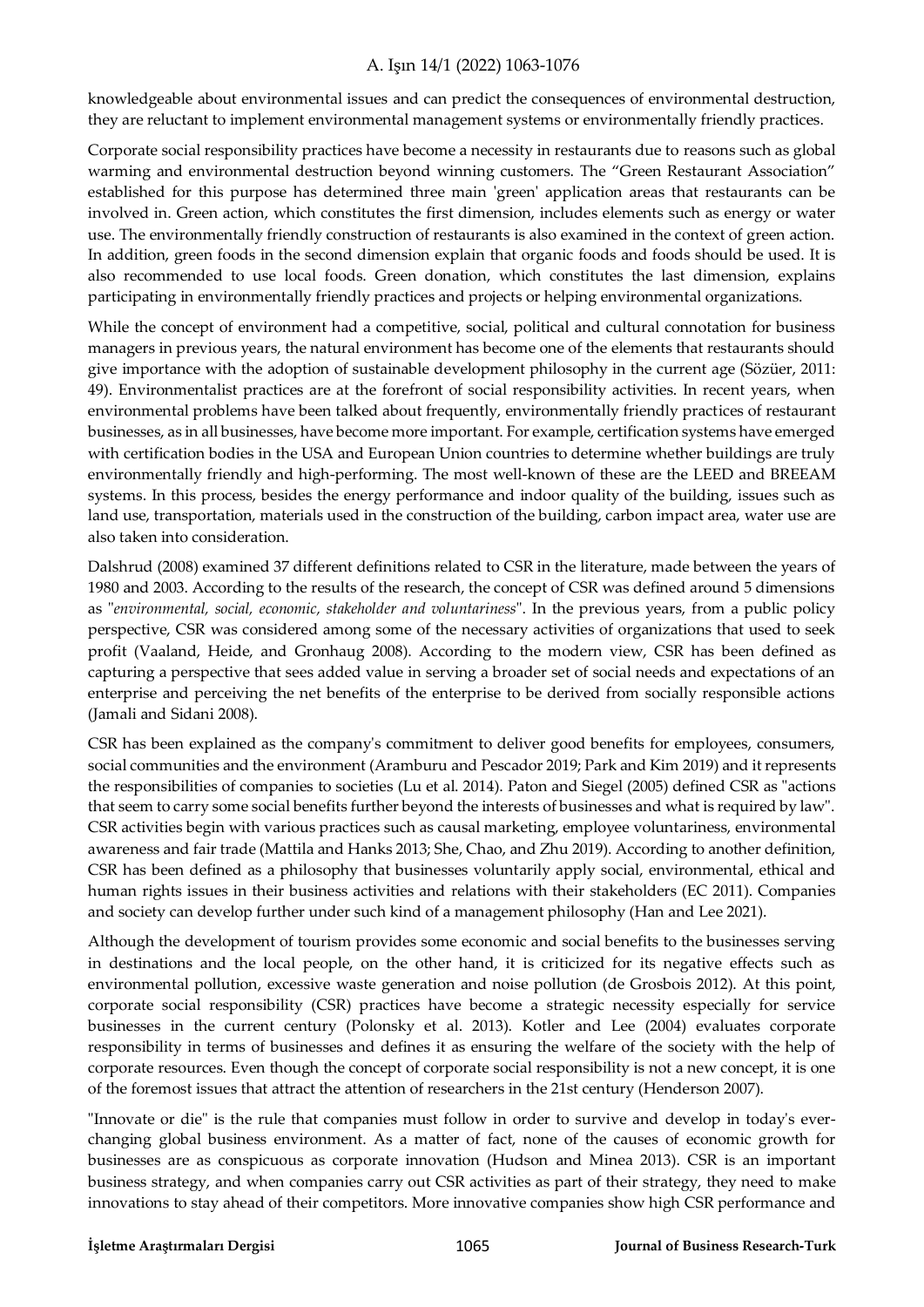it is seen that innovative companies benefit from participating in CSR activities (Branco and Rodrigues 2006; Little 2006; Boehe and Cruz 2010; Mishra 2017).

The number of restaurateurs who adopt and apply technological developments is increasing day by day. The majority of restaurateurs (74%) plan to continue their investments in technology (Lorden and Pant 2016). In an ever-changing world, creating business value has put more pressure on companies to seek sustainable longterm growth, and has made investment in new innovation processes a must for businesses. In the food and beverage industry which has a competitive market, such activities produces long-term intangible benefits that are reflected in asset growth and future surplus returns (Holmstrom 1989). Technology is vital for the food and beverage industry as it is for all other industries. Businesses that cannot reflect technological and innovative developments to their businesses and those do not evaluate their investments in this direction will not be able to maintain their competitive power in the labor market for a long time.

In this context, innovation becomes one of the most important and strategic corporate decisions that CEOs are facing (Chkir, Hassan, Rjiba and Saadi 2020). This situation shows that innovation is an important element among corporate social responsibility behaviors. The food and beverage services industry has created various healthy nutrition initiatives under the umbrella of CSR in order to meet customer demands to create healthy eating environments (Jones, Comfort and Hillier 2006). From this perspective, in terms of consumers' health, providing nutritional information is a way for restaurants to accept their social responsibility role. (Thomas and Mills 2006). Fast food and coffee restaurants such as McDonald's and Starbucks have begun to offer services that meet the demands of consumers for healthier products (Lee et al. 2014).

Companies should share CSR actions with their customers because if consumers are not aware of such actions, it will not create positive results for companies. The way restaurants convey their messages about sustainability activities affects customers' perceptions of CSR activities of the enterprise. For example, in order to be transparent to customers it is an important strategy for a restaurant to provide detailed and accurate information about portion size and content of food in menus in which information about food is included. (Line, Hanks and Zhang 2016). Shafieizadeh and Tao (2020) with the results of their research supported that restaurant customers' perceptions of transparency have a positive effect on their CSR perceptions.

One of the actions that can be considered as corporate social responsibility for restaurant businesses is their cooperation with local producers/farms. With this partnership, more fresh and quality products are obtained. Farm-to-table restaurants continue to be particularly appealing to millennials, who see both the environmental issues and consumer ethics behind today's agricultural operations. It is difficult for small farms to develop economically even when producing the highest quality and unique products. Because there is always a risk of being crushed by big manufacturing companies. However, the tendency of consumers to return to nature and nature in food consumption has increased the tendency of restaurants to small farms, and this is considered an important social responsibility activity for restaurants. In a study by Hanks and Mattila (2016), it was concluded that the marketing message about the use of organic food in a restaurant's menu affects customers' perceptions of whether the restaurant is socially responsible or not. In the given circumstances, it is possible for restaurant businesses to announce their CSR activities through all the elements that customers come into contact with.

Transparency is another very important CSR movement for restaurant businesses as it is for many institutions (Reynolds and Yuthas, 2008). In particular, factors such as the quality and naturalness of the products, cooking methods, and detailed information on the food in the menus increase the trust and loyalty of the consumers to the business. Timothy, Coombs, and Holladay (2013) emphasized in their study that transparency is an effective way for businesses to communicate CSR messages to their customers.

One of the most important results of corporate social responsibility activities is sustainability. In terms of consumers, price is one of the most important factors affecting their choice while purchasing any goods/services. Especially the price policies applied in restaurant businesses are very important in the preference of customers. Considering that the act of eating is the basic need of people and that the behavior of eating out is a need that must be met in the life of a social person, the prices applied by restaurant businesses are a socially responsible behavior towards society and people. Cătoiu, Maria and Filip (2010) emphasized in their study that fair and reliable price practices are very important for sustainable marketing of businesses. In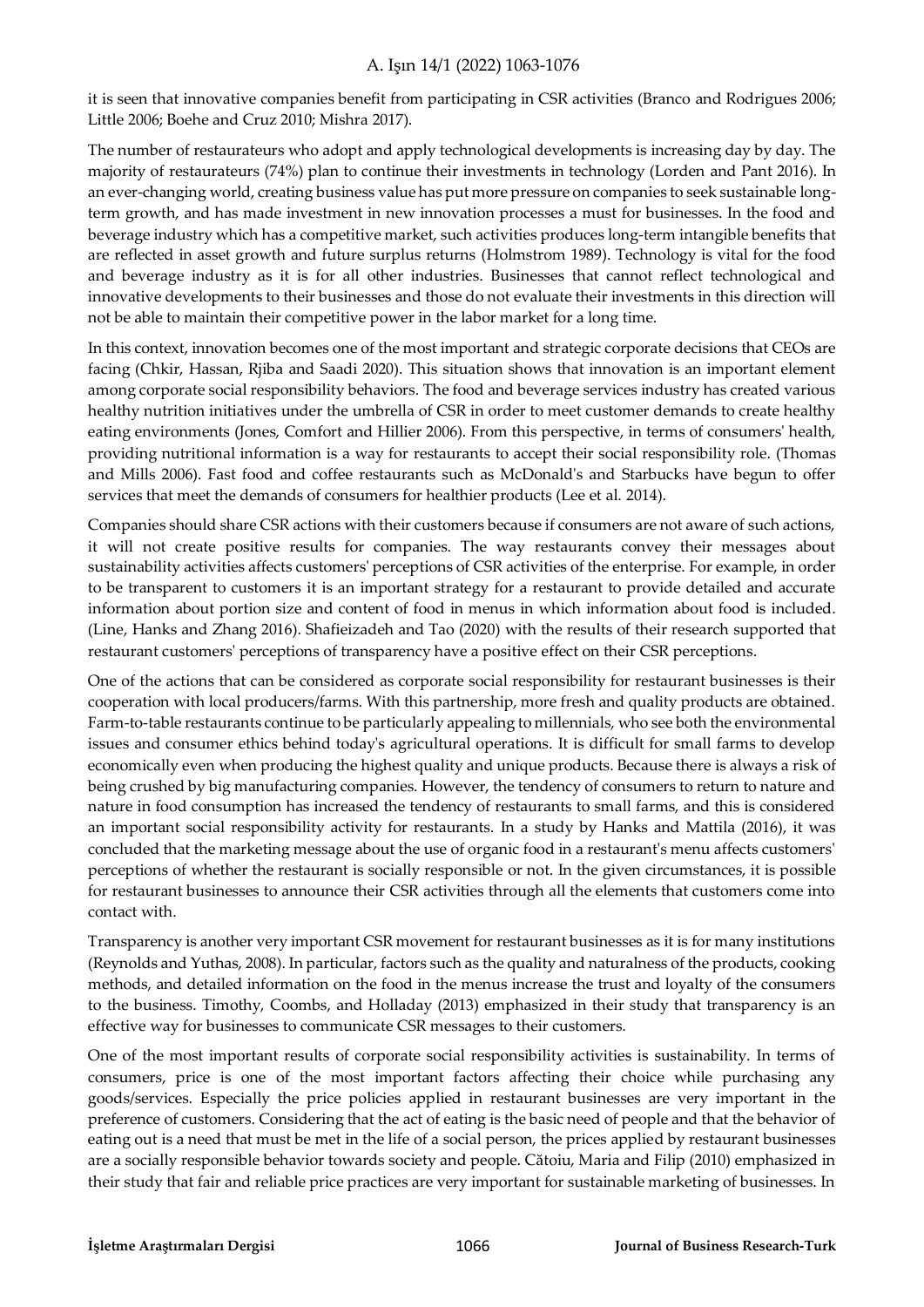the study, it has been determined that the prices determined for social motives, not for business interests, are more fair by customers.

Companies use advertisements, annual reports, public relations, websites and social media tools to convey their CSR practices to their customers (Wong et al. 2015). Online communication tools have become one of the most important information channels in companies in order to increase the awareness of stakeholders about CSR efforts (Colleoni 2013). Particularly today, the intensification of technology and the intense use of social media lead businesses to convey information especially through social media platforms.

Both key stakeholders and potential customers in the tourism and hospitality industry frequently use social media platforms for corporate CSR communication (Ettinger, Grabner-Kraeuter and Terlutter 2018). Leading restaurant firms have initiated various CSR activities on social networks as another corporate strategy to increase their reputation and financial benefits (Jung et al. 2018). Because of the fact that the social media affects many restaurant operations, such as marketing and managing customer relations, business managers need to communicate actively with their customers (Needles and Thompson 2013). For this reason, chain restaurant businesses are more likely to adopt the use of social media to monitor and measure consumer responses and offer a long-term direction for effective communication strategy compared to the restaurants with fewer resources (Perrigot et al. 2012).

When the studies on CSR applications in food and beverage businesses in the literature are examined, it is seen that the studies focused on financial performance, sustainability, communication, marketing and management of CSR practices in restaurant businesses. As a result of the development of technology and innovative investments, it is very important that food and beverage businesses meet their CSR practices with their customers through which methods and through which platforms. At this stage, food and beverage businesses were evaluated in the context of CSR practices and innovation practices within the scope of the study.

#### **3. Methodology**

Secondary data has been used within the scope of the research. In this context, in order to obtain the studies to be examined in the bibliometric analysis, a search was carried out in the Scopus database on 15.04.2021 using the keywords 'corporate social responsibility' and 'restaurant'. The main reason for using the Scopus database instead of WOS is that Scopus has a wider scope (Martin, Orduna, Thelwall and Lopez 2018). As a result of the search done by using the relevant keyword, 113 studies were reached. Because of the fact that the originality of the used keywords enables the necessary studies to be identified directly, no different limitation was made, and the data were evaluated out of 113 studies obtained. With the aim of evaluating the obtained data, the R bibliometric (Aria and Cuccurullo 2017) software, which was prepared for bibliometric analysis, has been used.

#### **4. Findings**

**Table 1.** General Characteristics of the Findings

| Timespan                             | 2002-2021 |
|--------------------------------------|-----------|
| Source                               | 61        |
| Documents                            | 113       |
| Average years from publication       | 4,94      |
| Average citations per documents      | 26,01     |
| <b>Authors</b>                       | 258       |
| <b>Keywords Plus</b>                 | 289       |
| Authors of single-authored documents | 13        |
| <b>Documents per Author</b>          | 0,438     |
| <b>References</b>                    | 6.770     |
| <b>Collaboration Index</b>           | 2,45      |

The findings obtained in a bibliometric study using Scopus database on corporate social responsibility applied in restaurant businesses are presented in Table 1. When the table is examined, it is seen that the corporate social responsibility studies in restaurant enterprises were first carried out in the relevant database in 2002. It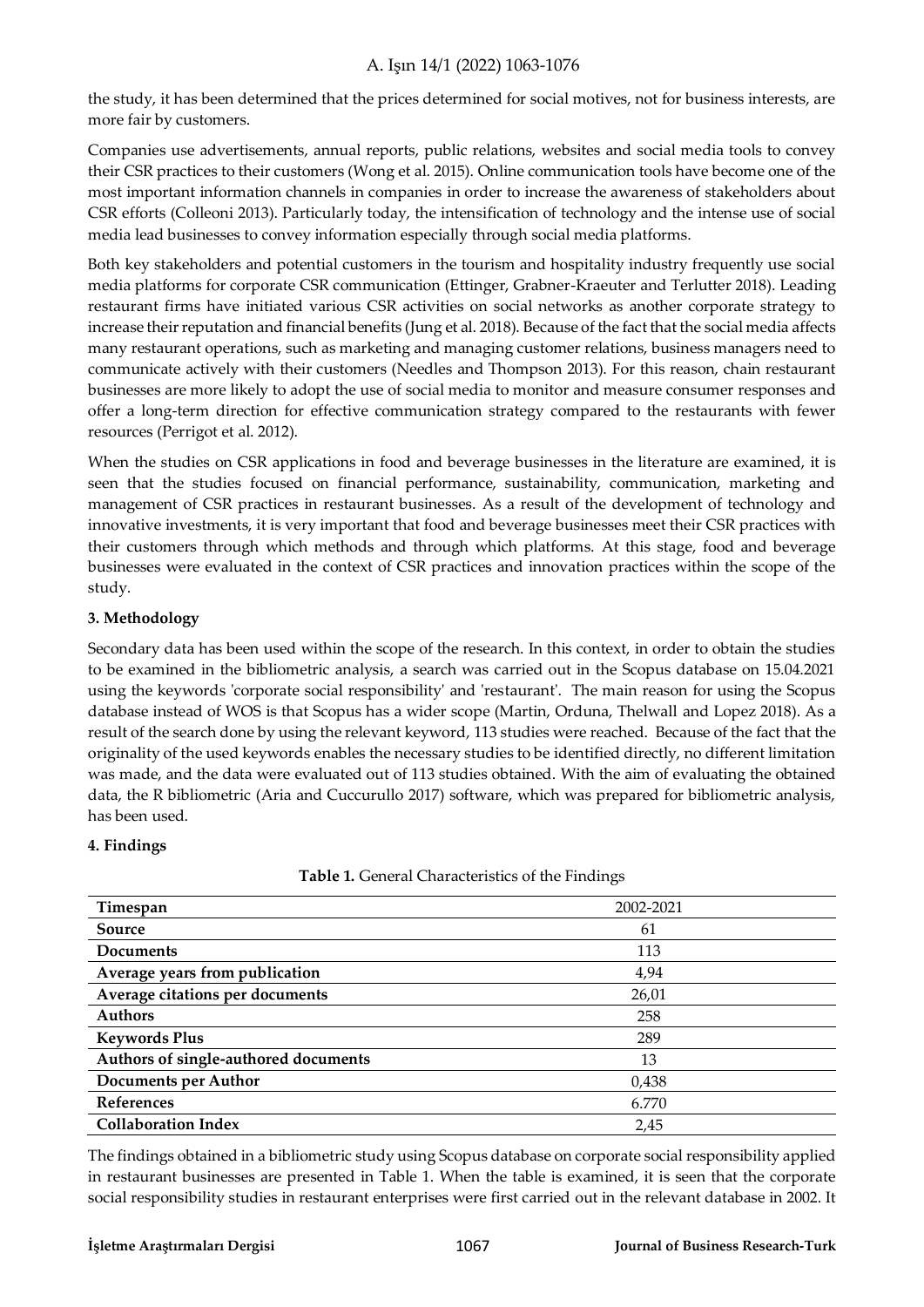has been determined that 61 different sources have been studied in total since the relevant date and that 113 studies have been carried out in a period of approximately 20 years. On the other hand, when the table is analyzed, it is striking that the annual average number of publications of corporate social responsibility studies especially on restaurant enterprises is 4.94. Involving 258 different authors, a total of 289 keywords and 6.770 sources were used in the studies. Besides, the annual average citation rate of the relevant studies was determined as 26.01. This situation indicates that the citation rate of each article is quite high. When author collaborations are examined, it can be said that there are many studies involving more than one author. Because only 13 of the 113 studies in total are single authors. In addition, the number of authors per publication was determined as 0.438. Hence, the cooperation index has been determined as a 2.45.

| Year | <b>Articles Number</b> | Year | <b>Articles Number</b> |
|------|------------------------|------|------------------------|
| 2002 |                        | 2013 |                        |
| 2004 |                        | 2014 | 12                     |
| 2007 |                        | 2015 | 5                      |
| 2008 |                        | 2016 | 18                     |
| 2009 |                        | 2017 | 12                     |
| 2010 |                        | 2018 | 11                     |
| 2011 |                        | 2019 |                        |
| 2012 |                        | 2020 | 21                     |
|      |                        | 2021 | 5                      |

|  |  | <b>Table 2.</b> Annual Scientific Production |
|--|--|----------------------------------------------|
|--|--|----------------------------------------------|

In consequence of the year-based analysis of studies on corporate social responsibility in restaurants, it has been determined that there are very few studies at the beginning of the 21st century. So much so that it is seen in Table 2 that only one article was published on the subject in 2002. Since 2010, publications have gained momentum and studies were carried out on 21 subjects in 2020. The related studies are represented on the graphic given in Figure 1.



**Figure 1.** Graphic-Based Annual Scientific Production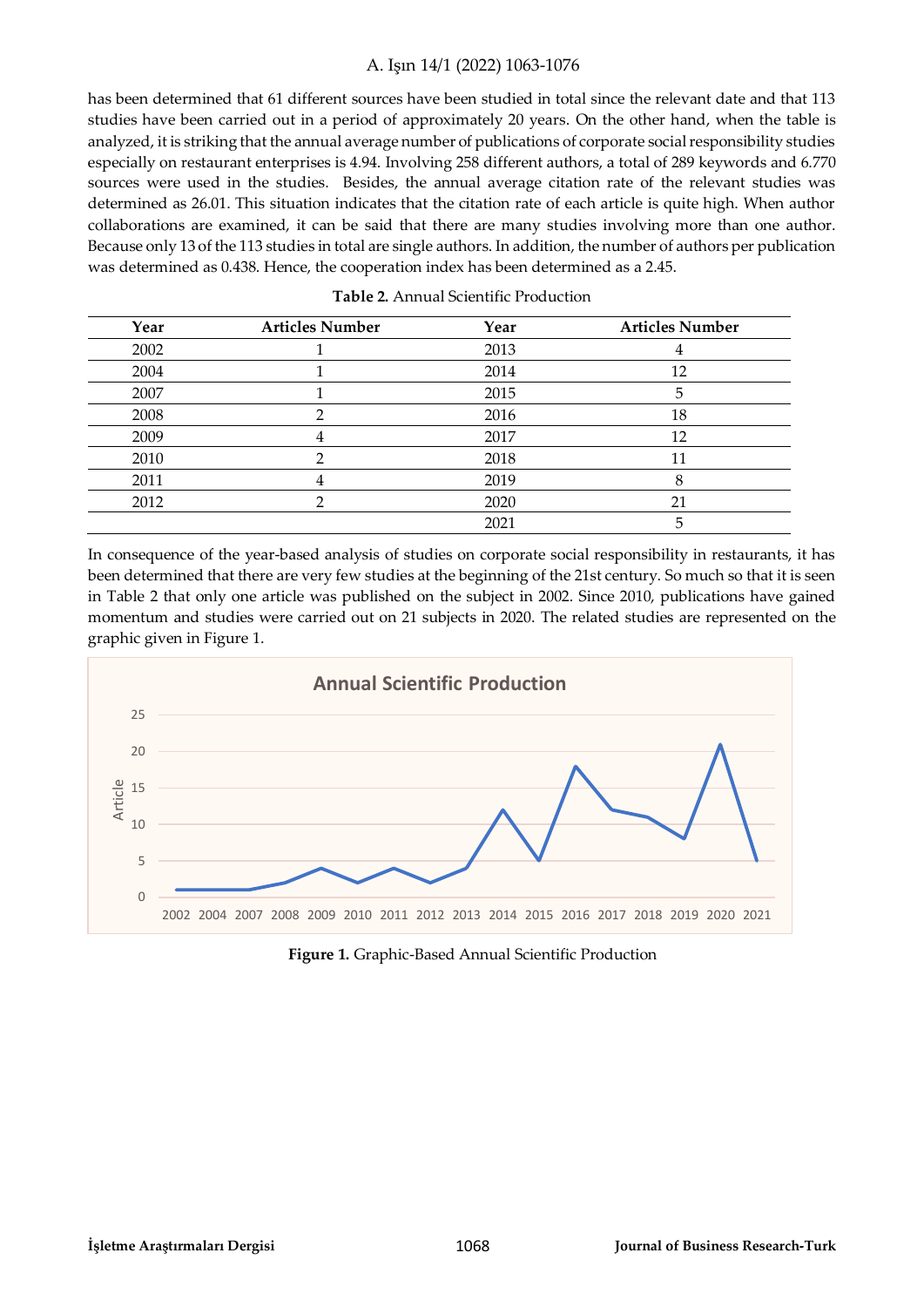#### **Table 3.** Most Relevant Sources

#### **Most Relevant Sources**

| Journal                                                      | <b>Articles</b> |
|--------------------------------------------------------------|-----------------|
| International Journal of Hospitality Management              | 19              |
| International Journal of Contemporary Hospitality Management | h               |
| Tourism Management                                           |                 |
| Cornell Hospitality and Tourism Research                     |                 |
| Journal of Hospitality and Tourism Research                  | 5               |
| Journal of Food Services Business Research                   |                 |
| Sustainability                                               |                 |
| Journal of Hospitality and Tourism Management                |                 |
| Journal of Services Marketing                                |                 |
| Journal of Sustainable Tourism                               |                 |

As a result of the screening, the top 10 journals with the most published studies are included in Table 3. When the table is examined, it is discerned that the studies on corporate social responsibility in restaurants are mostly included in magazines with tourism content. "International Journal of Hospitality Management", in which 19 articles were published, is in the first place, while "International Journal of Contemporary Hospitality Management" and "Tourism Management" are in the second and third place with six articles.

| <b>Table 4. Most Local Cited Sources</b> |  |  |
|------------------------------------------|--|--|
|                                          |  |  |

| <b>Most Local Cited Sources</b>                              |                  |  |
|--------------------------------------------------------------|------------------|--|
| Journal                                                      | <b>Citations</b> |  |
| International Journal of Hospitality Management              | 281              |  |
| <b>Journal of Business Ethics</b>                            | 265              |  |
| Journal of Marketing                                         | 201              |  |
| Academy of Management Journal                                | 104              |  |
| International Journal of Contemporary Hospitality Management | 101              |  |
| Strategic Management Journal                                 | 100              |  |
| Academy of Management Review                                 | 96               |  |
| Journal of Business Research                                 | 90               |  |
| Journal of Consumer Research                                 | 81               |  |
| Tourism Management                                           | 77               |  |

Top 10 journals with the most citations to the studies obtained from the Scopus database are listed in Table 4. In the list of most cited journals on the subject, "International Journal of Hospitality Management", which has 281 citations in total and also has the most publications, is included in the list of journals. In addition to this, the list of journals with the highest number of publications and journals with the highest number of citations differ greatly from each other. In other words, a discrepancy was found between the journals in which the most studies were published and the journals with the highest number of citations. Such that while both "International Journal of Contemporary Hospitality Management" and "Tourism Management" are taking place lists, it can be said that the remaining seven journals are different from each other. Besides, in the list of journals with the highest number of citations "Journal of Business Ethics" and "Journal of Marketing" having 200 or more citations, rank second and third, respectively, in the category of journals with the highest number of citations.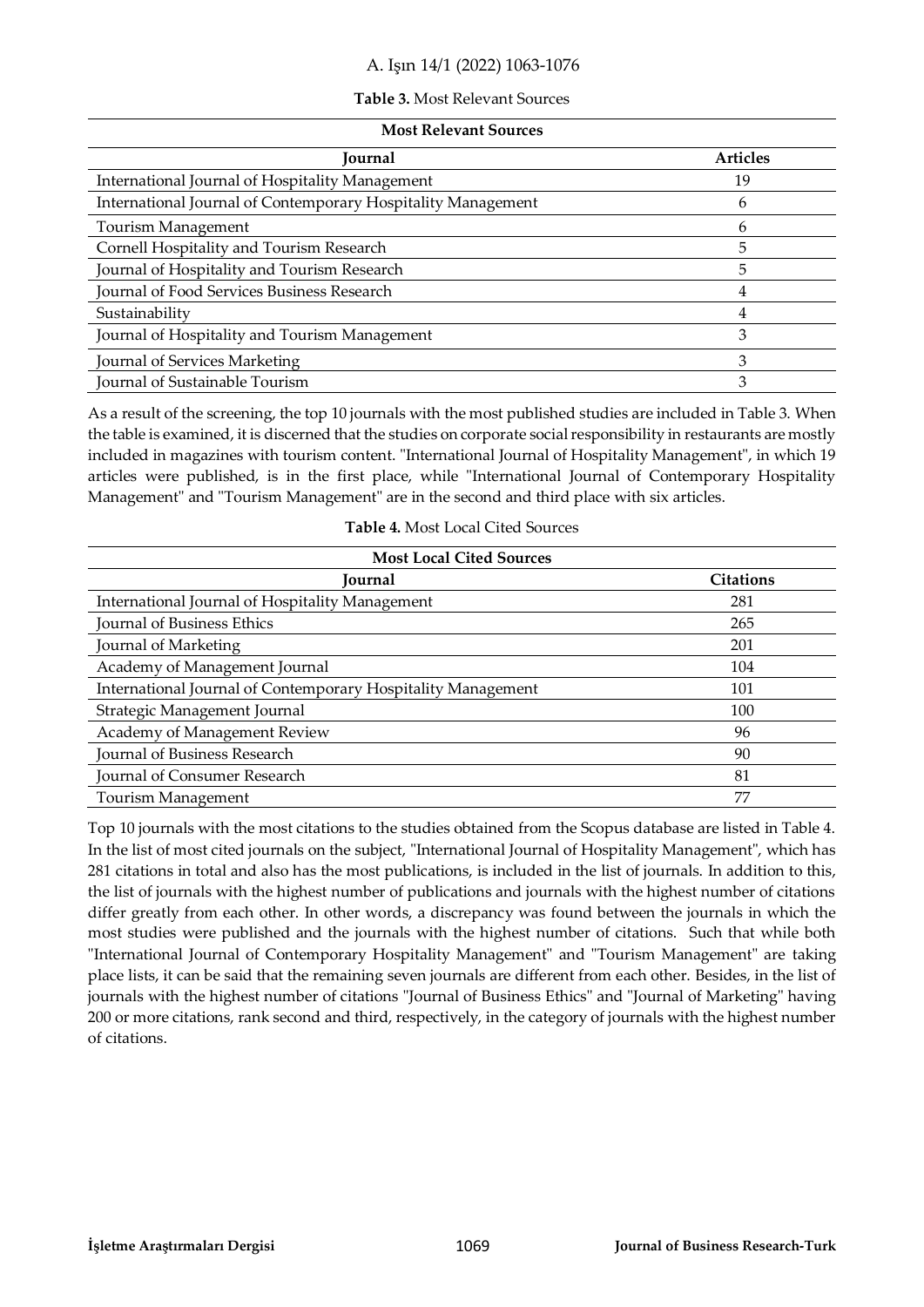

**Figure 2.** Word Cloud

The expressions in the keywords of the 113 examined studies are given in Figure 2. The most repeated words are shown in Table 5.

**Table 5.** Word Frequency Table

| <b>Word Frequency Table</b> |      |  |  |
|-----------------------------|------|--|--|
|                             | Word |  |  |
| onsibility                  |      |  |  |

| Word                            | Frequency |
|---------------------------------|-----------|
| Corporate social responsibility | 19        |
| Food industry                   | 6         |
| Australia                       | 6         |
| Female                          | 5         |
| <b>United States</b>            | 5         |
| Food                            | 4         |
| Human                           | 4         |
| Humans                          | 3         |
| Male                            | 3         |
| Service sector                  | 3         |

Table 5 provides clues about the nature of the issues studied in the relevant field. One of the important findings is that Australia and America were determined as the countries where the subject was chosen as a sample the most. Because, Australia has been identified as a key word in 6 and United States in 5 different studies. Another important finding is that concepts related to the subject are mostly associated with gender. Because, female and male keywords are among the top 10 most used words.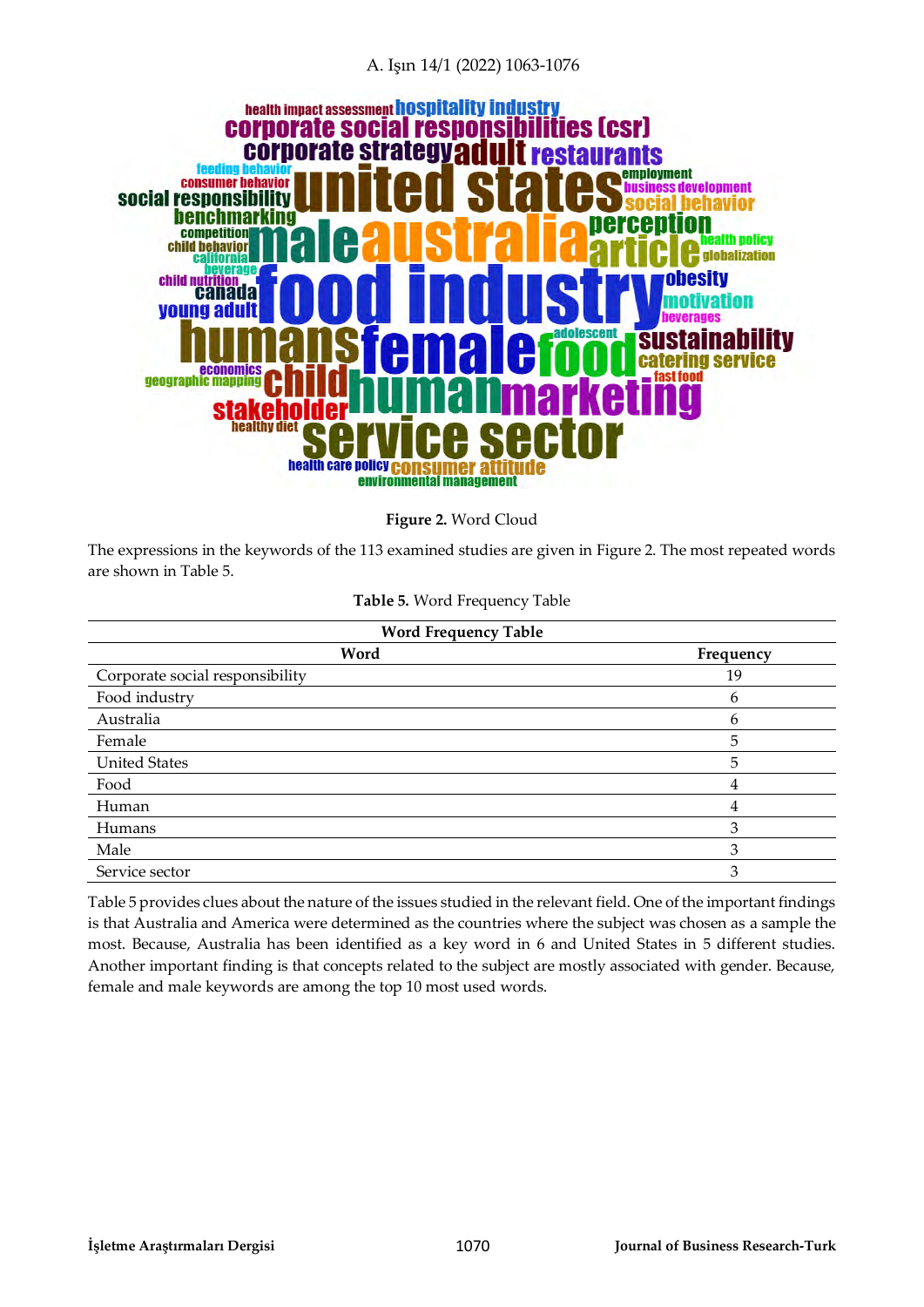

**Figure 3.** Trend Topics Analysis

The results of the trend topic analysis, made to determine the density of the subjects studied on a yearly basis, are presented in Figure 3. When the figure is examined, it is understood that between the years of 2012-2015, more studies were focused on gender. It can be said that especially in studies conducted after 2018, countrybased evaluations and studies on the relationship of corporate social responsibility with marketing have gained importance.



# **Country Collaboration Map**

Latitude

**Figure 4.** Country Collaboration Map

Figure 4 shows the cooperation map between countries on the relevant subject. The countries shown in dark blue indicate that more study has been conducted. The increasingly lighter color is an indicator that the number of studies is decreasing. When the figure is examined, it is seen that most of the studies have been done in America, Australia and China in parallel with other findings. In addition, the red lines indicate cooperation between countries. The thickness of the line represents the strength of cooperation. In this context, it was determined that the most cooperation was between America and China, and despite the cooperation between America and Australia, this cooperation was found to be weak.

#### **5.Conclusion and Discussion**

The concept of corporate social responsibility, which was first introduced by Bowen (1953) as an academic definition in the 1950s, has managed to become a keyword that continues to increase in importance in the 70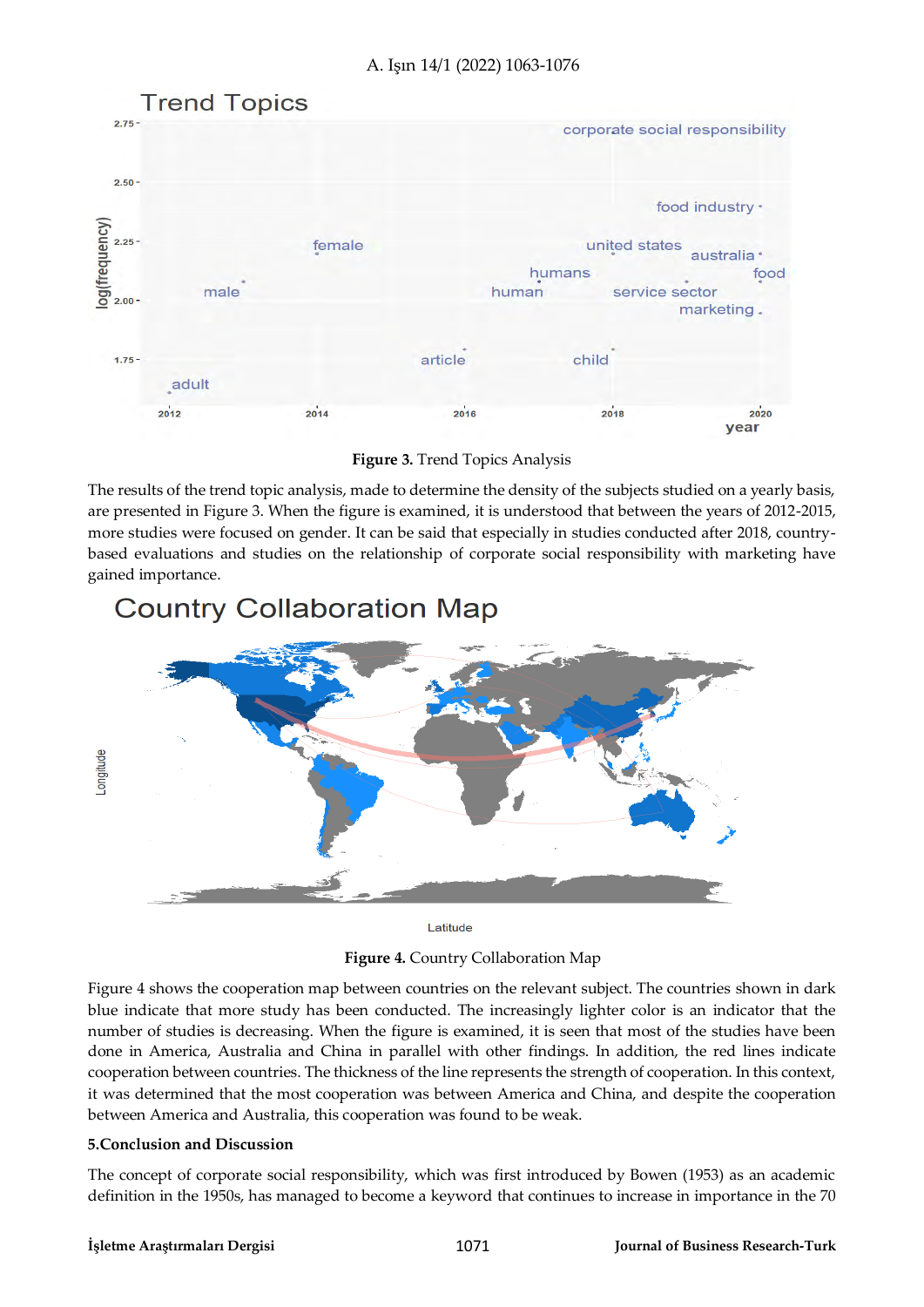years that have passed until today. As a result of the studies on CSR, it is seen that the concept is generally shaped around the dimensions of social, environmental, economic, stakeholders and volunteering (Dahlsrud 2008).

Studies on CSR in the field of tourism have started to increase in quantity after the 2000s. Within the scope of this study, studies on CSR practices in restaurant businesses were examined. It has been determined that the researches conducted on restaurants were very few until 2013, but there has been a large increase in the number of studies carried out since 2014. Customer loyalty, trust and loyalty are very important, especially for businesses in the service sector such as restaurants. With the help of smartphones and tablets that develop with the development of technology, the rate and duration of social media usage is quite high. In this case, all consumers who are potential customers follow the businesses that offer the products and services they purchase from every angle.

For customers, the quality of the products / services they purchase today, the level of benefit and satisfaction they provide, as well as the approach of the companies that offer these products / services to the developments in the world, their activities for social projects are also important issues. In this case, businesses have begun to strive for a more sustainable life and life that provides social benefits in order to create loyal customers. As a result of these efforts, the attitude, perspective and preferences of customers towards businesses have become changeable. Differentiation for restaurant businesses operating in the highly competitive food and beverage industry is related to the socially responsible behavior of the businesses. The businesses that are aware of this have started the necessary activities and try to announce these activities through advertisements, websites and mostly social media platforms. In this way, they take steps to attract the attention of potential customers and turn into businesses with social sensitivity.

Today, restaurant businesses should not ignore the importance of being transparent to consumers within the scope of corporate social responsibility. For example, within the scope of the "World Menu Report" published in January 2011, "What's in Your Food?" research was organized. According to the results of the study report applied to a total of 3500 people, 500 from each country, it was determined that 9 out of 10 consumers wanted to get more information about the food they ate outside. People pay more attention to health issues, especially after the pandemic, and are more curious about what foods the food consists of. The three things people most want to know about the food they eat out are; The source of the food was determined as the way of preparation and nutritional value. In addition, it was emphasized that approximately 2/3 of the participants thought that low-fat, low-salt foods should be included in the menu and that their calorie amounts should be stated on the menus (Unilever Food Research, 2011). At this point, it is important for restaurant businesses to use organic and local products in food as a requirement of social responsibility, as well as to share what these products are with their customers.

In addition to these, no study has been found in the literature regarding the CSR practices of restaurants in terms of price. Whether the price variable is used as a CSR in restaurant businesses and its perception by customers is a very important factor. For this reason, it is very important to investigate the price policies of restaurant businesses and how effectively they use this element as a way of conveying CSR messages in the future.

In the light of these developments, it would be appropriate to say that the CSR applications of restaurant enterprises have been analyzed academically and have increased numerically as of the 2010s. In the study, studies conducted in journals scanned in the Scopus database were examined and the data obtained were analyzed. As a result, it has been determined that the studies carried out are mostly examined in terms of the marketing of businesses and their relations with customers. It is thought that studies on the effects of CSR activities of restaurants on their financial performance, environmental aspects and voluntary practices will increase in the coming years.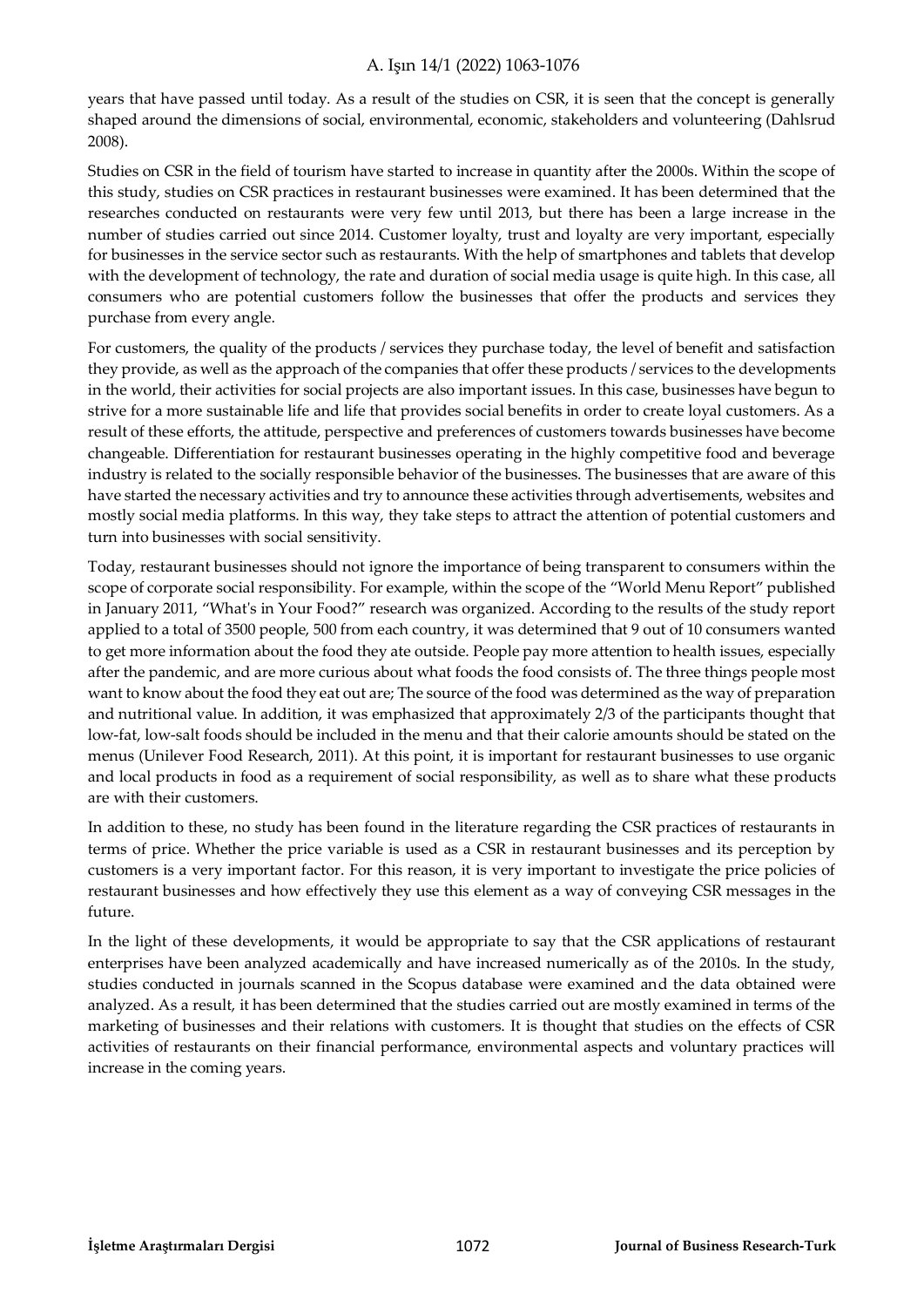#### **References**

- Aramburu, Izaskun Agirre, and Pescador, Irune Gómez. 2019. "The Effects of Corporate Social Responsibility on Customer Loyalty: The Mediating Effect of Reputation in Cooperative Banks Versus Commercial Banks in the Basque Country." *Journal of Business Ethics* 154(3):701-719. doi:10.1007/s10551-017-3438-1.
- Aria, Massimo, and Cuccurullo, Corrado. 2017. "Bibliometrix: An R-Tool for Comprehensive Science Mapping Analysis." *Journal of Informetrics* 11(4):959-975. doi:10.1016/j.joi.2017.08.007.
- Balmer, John M. T., and Greysner, Stephen A. 2006. "Corporate Marketing. Integrating Corporate Identity, Corporate Branding, Corporate Communications, Corporate Image and Corporate Reputation." *European Journal of Marketing* 40(7/8):730-741. doi: 0.1108/03090560610669964.
- Boehe, Dirk Michael, and Cruz, Luciano Barin. 2010. "Corporate Social Responsibility, Product Differentiation Strategy and Export Performance." *Journal of Business Ethics* 91:325-346. doi: 10.1007/s10551-010-0613-z.
- Bowen Howard Rothmann. 1953. *Social Responsibilities of the Businessman Ethics and Economics of Society Series on Ethics and Economic Life Toward an Understanding of the Ethics and Economics of Society*. New York: Harper and Row.
- Bowen, John T., and Shoemaker, Stowe. 2003. "Loyalty: A Strategic Commitment." *Cornell Hospitality Quarterly* 44(1):31-46. doi: 10.1177/001088040304400505.
- Branco, Manule Castelo, and Rodrigues, Lucia Lima. 2006. "Corporate Social Responsibility and Resource-Based Perspectives." *Journal of Business Ethics* 69:111-132. doi: 10.1007/s10551-006-9071-z.
- Chkir, Imed, Hassan, Boushra El Haj, Rjiba, Hatem, and Saadi, Samir. 2020. "Does Corporate Social Responsibility Influence Corporate Innovation? International Evidence." *Emerging Markets Review*  46:100746. doi: 10.1016/j.ememar.2020.100746.
- Colleoni, Elanor. 2013. "CSR Communication Strategies for Organizational Legitimacy in Social Media." *Corporate Communications: An International Journal* 18(2):228-248. doi: 10.1108/13563281311319508.
- Cătoiu, Iacob, Maria, Diana, Vrânceanu, and Filip, Alina. 2010. "Setting Fair Prices Fundamental Principle of Sustainable Marketing." The Amfıteatru Economıc Journal, Academy of Economic Studies. 12(27): 115- 128.
- Dahlsrud, Alexander. 2008. "How Corporate Social Responsibility is Defined: An Analysis of 37 Definitions." *Corporate Social Responsibility and Environmental Management* 15(1):1-13. doi: 10.1002/csr.132.
- De Grosbois, Danuta. 2012. "Corporate Social Responsibility Reporting by the Global Hotel Industry: Commintment, Initiatives and Performance." *International Journal of Hospitality Management* 31(3):896- 905. doi: 10.1016/j.ijhm.2011.10.008.
- Ettinger, Aandrea, Grabner-Kraeuter, Sonja, and Terlutter, Ralf. 2018. "Online CSR Communication in the Hotel Industry: Evidence from Small Hotels." *International Journal of Hospitality Management* 68:94-104. doi: 10.1016/j.ijhm.2017.09.002
- European Commission. 2011. *A Renewed EU Strategy 2011-14 for Corporate Social Responsibility, Commission of the European Community* 681 Final, Brussels.
- Fornell, Claes, Johnson, Michale D., Anderson, W. Eugene, Cha, Jaesung, and Bryant, Barbara Everitt. 1996. "The American Customer Satisfaction Index: Nature, Purpose, and Findings." *Journal of Marketing* 60(4):7-18. doi: 10.2307/1251898.
- García-Madariaga, Jesús, and Rodríguez-Rivera, F. 2017. "Corporate Social Responsibility, Customer Satisfaction, Corporate Reputation, and Firms' Market Value: Evidence from the Automobile Industry." *Spanish Journal of Marketing*-ESIC 21:39-53. doi: 10.1016/j.sjme.2017.05.003.
- Gürlek, Mert, Düzgün, Ertuğrul, Meydan Uygur, Selma. 2017. "How Does Corporate Social Responsibility Create Customer Loyalty? The Role of Corporate Image." *Social Responsibility Journal* 13(3):409-427. doi: 10.1108/SRJ-10-2016-0177.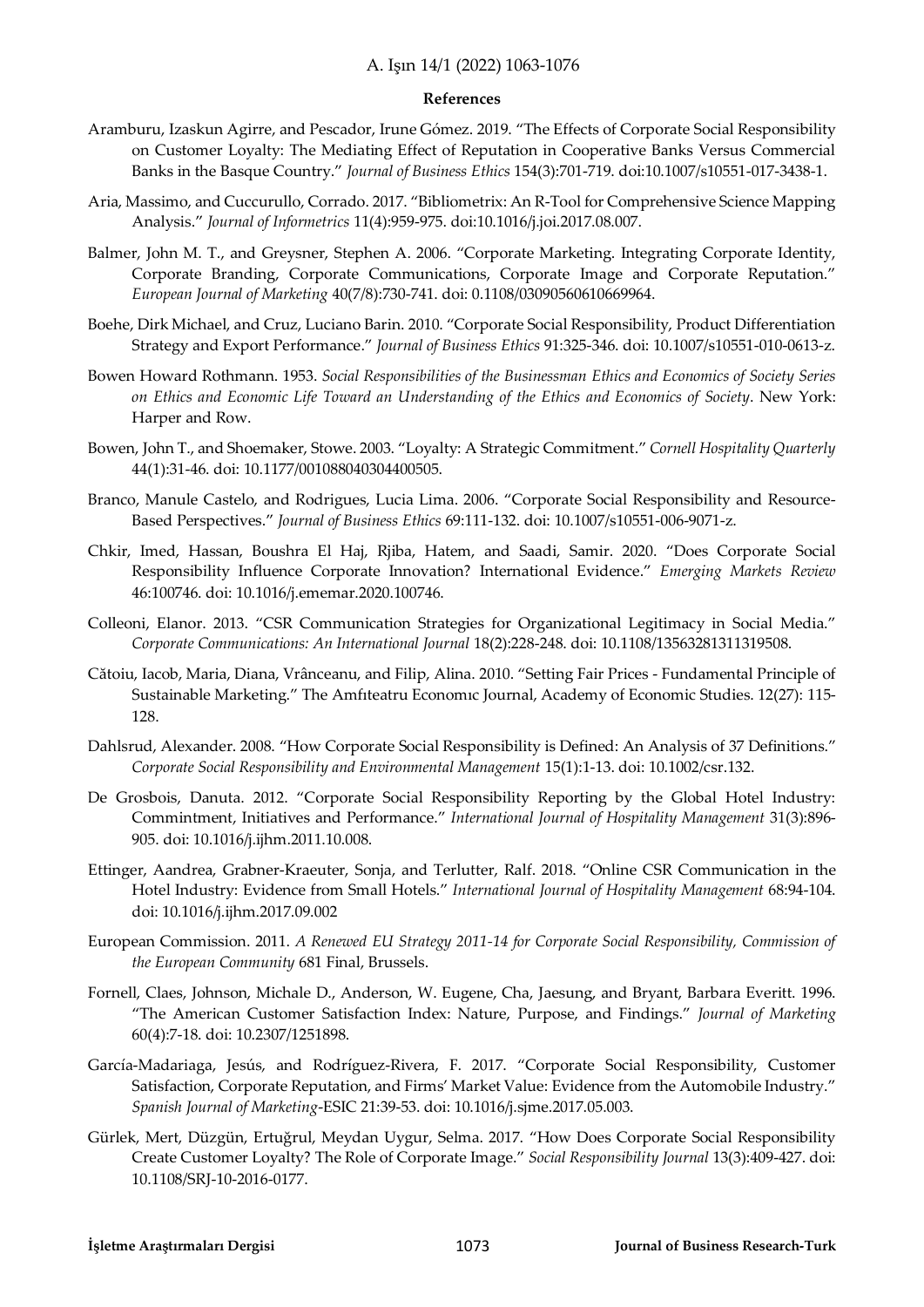- Han, Sang-Lin, and Lee, Jong Won. 2021. "Does Corporate Social Responsibility Matter Even in the B2B Market?: Effect of B2B CSR on Customer Trust." *Industrial Marketing Management* 93:115-123. doi: 10.1016/j.indmarman.2020.12.008.
- Hanks, Lydia, and Mattila, Anna S. 2016. "Consumer Response to Organic Food in Restaurants: A Serial Mediation Analysis." *Journal of Foodservice Business Research* 19(1):109-121. doi: 10.1080/15378020.2016.1129228.
- He, Hongwei, Chao, M. Melody, and Zhu, Weichun. 2019. "Cause-Related Marketing and Employee Engagement: The Roles of Admiration, Implicit Morality Beliefs, and Moral Identity." *Journal of Business Research* 95:83-92. doi: 10.1016/j.jbusres.2018.10.013.
- Henderson, Joan C. 2007. "Corporate Social Responsibility and Tourism: Hotel Companies in Phuket, Thailand, After the Indian Ocean Tsunami." *International Journal of Hospitality Management* 26:228-239. doi: 10.1016/j.ijhm.2006.02.001.
- Hill, Nigel, Roche, Greg, and Allen, Rachel. 2007. *Customer Satisfaction: The Customer Experience Through the Customer's Eyes*. London: Cogent Publishing Ltd.
- Holmstrom, Bengt. 1989. "Agency Costs and Innovation." *Journal of Economic Behavior and Organization* 12(3):305-327. doi: 10.1016/0167-2681(89)90025-5.
- Hudson, John, and Minea, Alexandru. 2013. "Innovation, Intellectual Property Rights and Ecenomic Development: A Unified Empirical Investigation." *World Development* 46:66-78. doi: 10.1016/j.worlddev.2013.01.023.
- Hwang, Jinsoo, and Lyu, Seong Ok. 2019. "Relationships Among Green Image, Consumer Attitudes, Desire, and Customer Citizenship Behavior in the Airline Industry." *International Journal of Sustainable Transportation* 14(6):437-447. doi: 10.1080/15568318.2019.1573280.
- Jamali, Dima, and Sidani, Yusuf. 2008. "Classical vs. Modern Managerial Coporate Social Responsibility Perspectives: Insights from Lebanese Context and Cross-Cultural Implications." *Business and Society Review* 113 (3):329-346. doi: 10.1111/j.1467-8594.2008.00323.x.
- Jones, Peter, Comfort, Daphne, and Hillier, David. 2006. "Healthy Eating and the UK's Major Food Retailers: A Case Study in Corporate Social Responsibility." *British Food Journal* 108:838-848. doi: 10.1108/00070700610702091.
- Jung, Soyeon, Kim, Joon Ho, Kang, Kyung Ho, and Kim, Bora. 2018. "Internationalization and Corporate Social Responsibility in the Restaurant Industry: Risk Perspective." *Journal of Sustainable Tourism* 26(7):1105- 1123. doi: 10.1080/09669582.2017.1421201.
- Kasım, Azilah, and Ismail, Anida. 2012. 'Environmentally Friendly Practices Among Restaurants: Drivers and Barriers to Change' *Journal of Sustainable Tourism* 20(4):551-570. doi: 10.1080/09669582.2011.621540
- Kotler, Philip, and Lee, Nancy. 2004. *Corporate Social Responsibility. Doing the Most Goodfor Your Company and Your Cause*. New Jersey: John Wiley and Sons Inc.
- Lee, Kiwon, Conklin Martha, Cranage, David A., and Lee, Seoki. 2014. "The Role of Perceived Corporate Social Responsibility on Providing Healthful Foods and Nutrition Information with Health-Consciousness as a Moderator." *International Journal of Hospitality Management* 37:29-37. doi: 10.1016/j.ijhm.2013.10.005.
- Liang, Hao, and Renneboog, Luc. 2017. "On the Foundations of Corporate Social Responsibility." *Journal of Finance* 72(2):853-910. doi: 10.1111/jofi.12487.
- Line, Nathaniel D., Hanks, Lydia, and Zhang, Lu. 2016. "Sustainability Communication: The Effect of Message Construals on Consumers' Attitudes Towards Green Restaurants." *International Journal of Hospitality Management* 57:143-151. doi: 10.1016/j.ijhm.2016.07.001.
- Little, Arthur D. 2006. "The Innovation High Ground Winning Tomorrow's Customers Using Sustainability-Driven Innovation." *Strategic Direction* 22:35-37. doi: 10.1108/02580540610635942.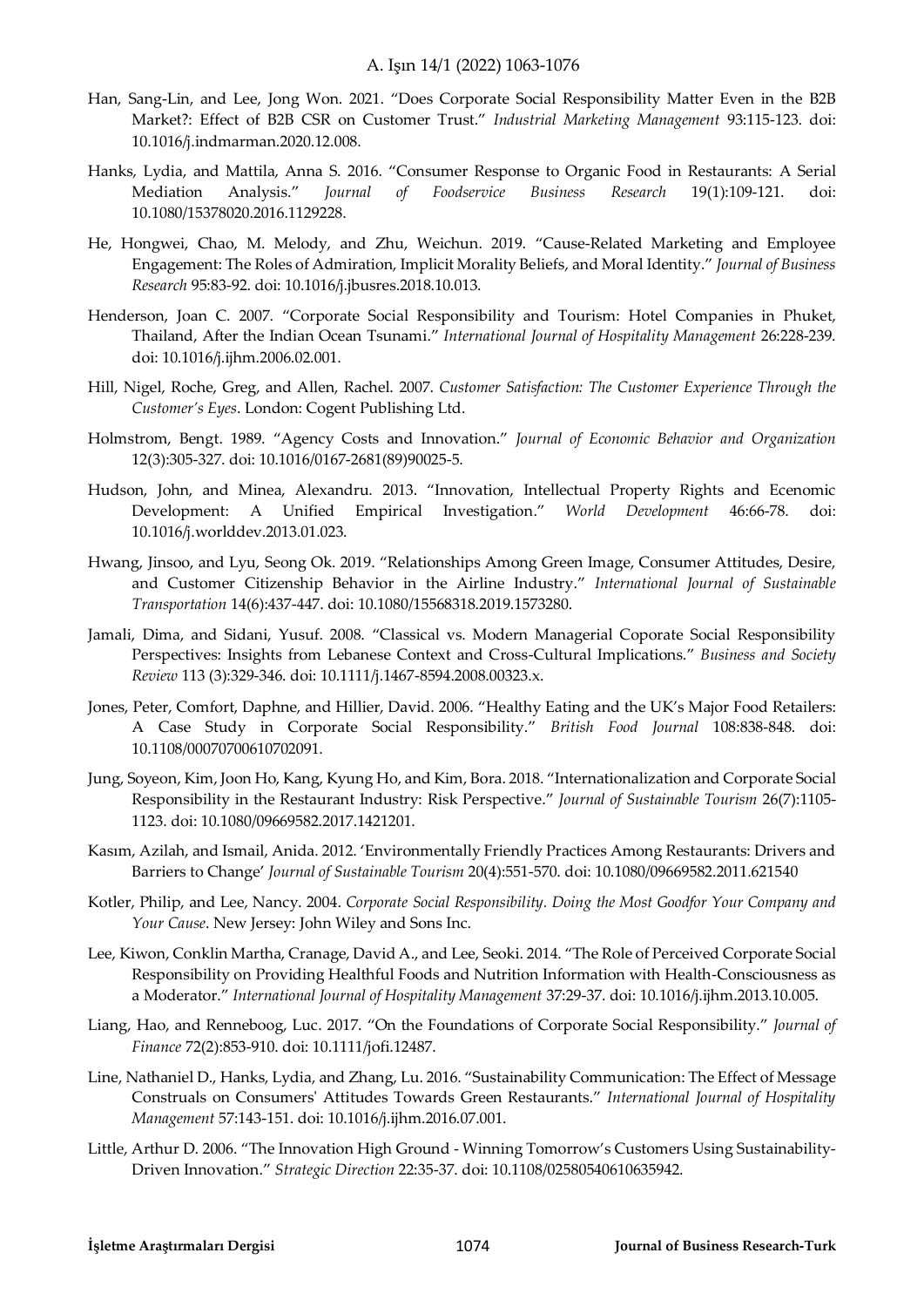- Lorden, A. Adum, and Pant, Gine. 2016. "18th Annual Restaurant Technology Study-A Supplement to Hospitality Technology." *Hospitality Technology Magazine* 1-15.
- Lu, Weisheng, Chau, K., Wang, Hongdi, and Pan, Wei. 2014. "A Decade's Debate on the Nexus Between Corporate Social and Corporate Financial Performance: A Critical Review of Empirical Studies 2002- 2011." *Journal of Cleaner Production* 79:195-206. doi: 10.1016/j.jclepro.2014.04.072.
- Manosuthi, Noppadol, Lee, Jin-Soo, and Han, Heesup. 2020. "Impact of Distance on the Arrivals, Behaviors and Attitudes of International Tourists in Hong Kong: A Longitudinal Approach." *Tourism Management* 78:103963. doi: 10.1016/j.tourman.2019.103963.
- Martín-Martín, Alberto, Orduna-Malea, Enrique, Thelwall, Mike, and López-Cózar, Emilio Delgado. 2018. "Google Scholar, Web of Science, and Scopus: A Systematic Comparison of Citations in 252 Subject Categories." *Journal of Informetrics* 12(4):1160-1177. doi: 10.1016/j.joi.2018.09.002.
- Mattila, Anna, S., and Hanks, Lydia. 2013. "Corporate Volunteering Programs and Consumer Perceptions: An Information Processing Perspective." *Journal of Services Marketing* 27(7):572-578. doi: 10.1108/JSM-06- 2012-0096.
- Mishra, Dev R. 2017. "Post-Innovation CSR Performance and Firm Value." *Journal of Business Ethics* 140(2):285- 306. doi: 10.1007/s10551-015-2676-3.
- Muflih, Muhammad. 2021. "The Link Between Corporate Social Responsibility and Customer Loyalty: Empirical Evidence from the Islamic Banking Industry." *Journal of Retailing and Consumer Services* 61:102558. doi: 10.1016/j.jretconser.2021.102558.
- Needles, Abigail, and Thompson, Gary M. 2013. "Social Media Use in the Restaurant Industry: A Work in Progress." *Cornell Hospitality Report*. 13(7):6-16.
- Park, Eunil, and Kim, Ki Joon. 2019. "What Drives "Customer Loyalty"? The Role of Corporate Social Responsibility." *Sustainable Development* 27(3):304-311. doi: 10.1002/sd.1901.
- Paton, David, and Siegel, Donald S. 2005. "The Economics of Corporate Social Responsibility: An Overview of the Special Issue." *Structural Change and Economic Dynamics* 16(3):309-312. doi: 10.1016/j.strueco.2004.04.007.
- Perrigot, Rozenn, Kacher, Manish, Basset, Guy, and Cliquet, Gerard. 2012. "Antecedents of Early Adoption and Use of Social Media Networks for Stakeholder Communications: Evidence from Franchising." *Journal of Small Business Management* 50(4):539-565. doi: 10.1111/j.1540-627X.2012.00366.x.
- Polonsky, Michael, Hall, John, Vieceli, Julian, Atay, Lutfi, Akdemir, Ali, and Marangoz, Mehmet. 2013. "Using Strategic Philanthrophy to Improve Heritage Tourist Sites on the Gallilopi Peninsula, Turkey, Community Perceptions of Changing Quality of Life and of the Sponsoring Organizations." *Journal of Sustainable Tourism* 21(3):376-395. doi: 10.1080/09669582.2012.699061.
- Reynolds, Maryann, and Yuthas, Kristi. 2008. "Moral Discourse and Corporate Social Responsibility Reporting." Journal of Business Ethics, 78(1–2), 47–64. doi: 10.1007/s10551-006-9316-x.
- Rosenberg, J. Larry, and Czepiel, A. John. 1984. "A Marketing Approach for Customer Retention." Journal of Consumer Marketing 1(2):45-51. doi: 10.1108/eb008094.
- Saeidi, Sayadeh Parasto, Sofian, Saudah, Saeidi, Parvaneh, Saeidi, and Saaeidi, Seyyed Alireza. 2015. "How Does Corporate Social Responsibility Contribute to Firm Financial Performance? The Mediating Role of Competitive Advantage, Reputation, and Customer Satisfaction." *Journal of Business Research* 68(2):341- 350. doi: 10.1016/j.jbusres.2014.06.024.
- Schubert, Franzisca, Kandampully, Jay, Solnet, David, and Kralj, Anna. 2010. 'Exploring consumer perceptions of green restaurants in the U.S.' *Tourism and Hospitality Research,* 10(4), 286–300. doi: 10.1057/thr.2010.17.
- Shafieizadeha, Kiyan, and Tao, Chen Wei. 2020. "How Does a Menu's Information about Local Food Affect Restaurant Selection? The Roles of Corporate Social Responsibility, Transparency, and Trust." *Journal of Hospitality and Tourism Management* 43:232-240. doi: 10.1016/j.jhtm.2020.04.007.